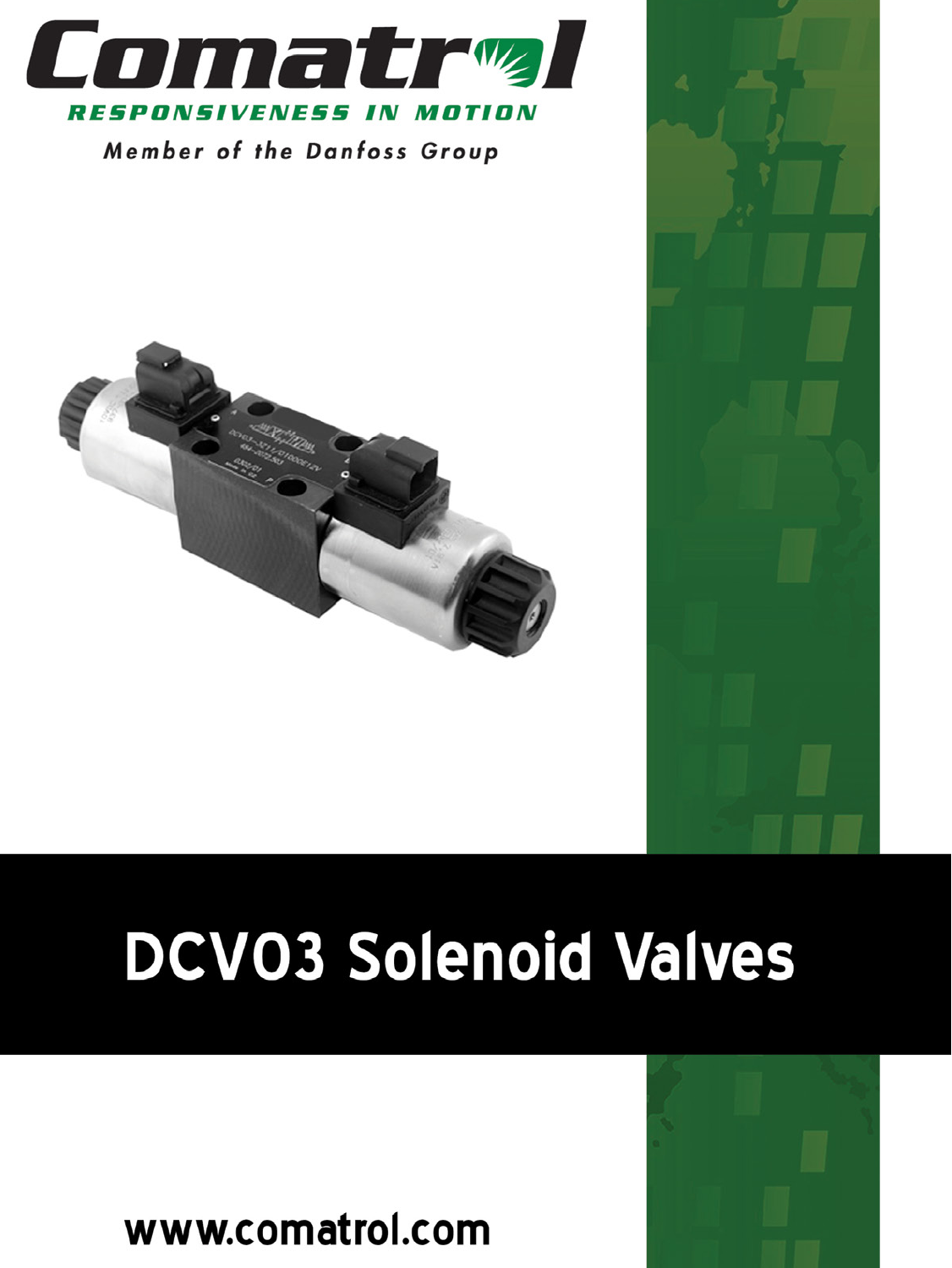

<span id="page-1-0"></span>

# **OVERVIEW**



DCV 03 directional control valves consist of: housing (1), control spool (5), with two centering springs (4), and cylindrical operating solenoids (2, 3).

The three-position directional valves have two solenoids and two springs. Two-position directional valves have either one solenoid and one return spring or two solenoids and a detent assembly.

The operating solenoids are DC. For AC supply the solenoids are provided with a rectifier, which is integrated directly into the coil.

The plug connectors (6, 7) can be rotated 90°. By loosening the nut (8), the solenoids can be rotated 360°. This enables the solenoids to be replaced without opening the valves.

In the case of solenoid malfunction or power failure, the spool can be actuated by manual override (9), provided the pressure in T-port does not exceed 25 bar [360 psi].

The valve housing (1) is phosphate coated. The operating solenoids (2, 3) are zinc coated.

### **FEATURES**

- 3 position, 4-way, and 2 position, 4-way directional valves
- Cylindrical operating solenoids with separate operating coils – connector can be rotated 90°
- 4-land spool reduced functional dependence on fluid viscosity
- Push button manual override
- Installation dimensions to ISO 4401- 03-02-0-94 and DIN 24340-A6

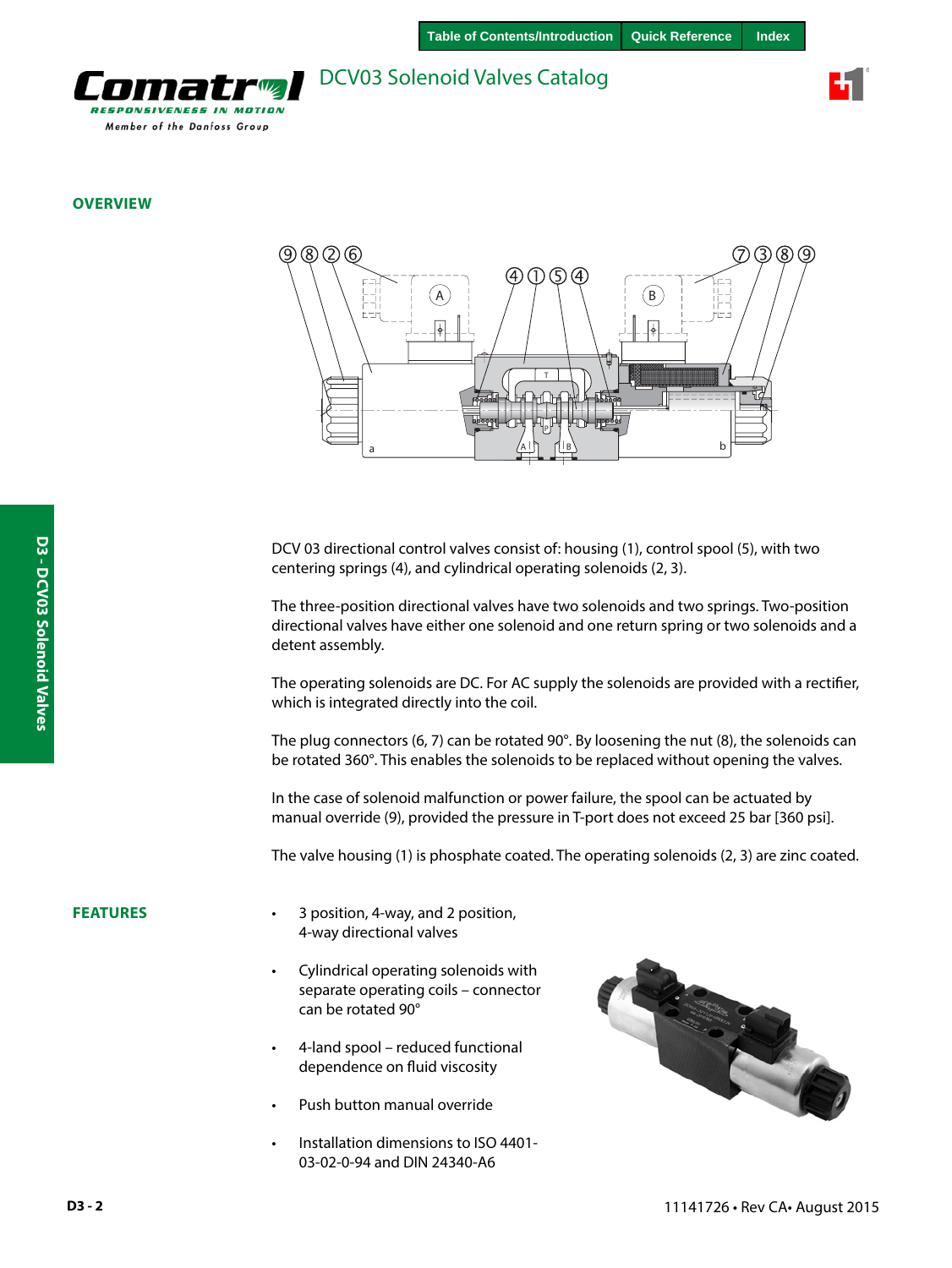



### **ORDER CODE**



Requires E1, E2, or E5 coil connection

K2 Connector plug with LED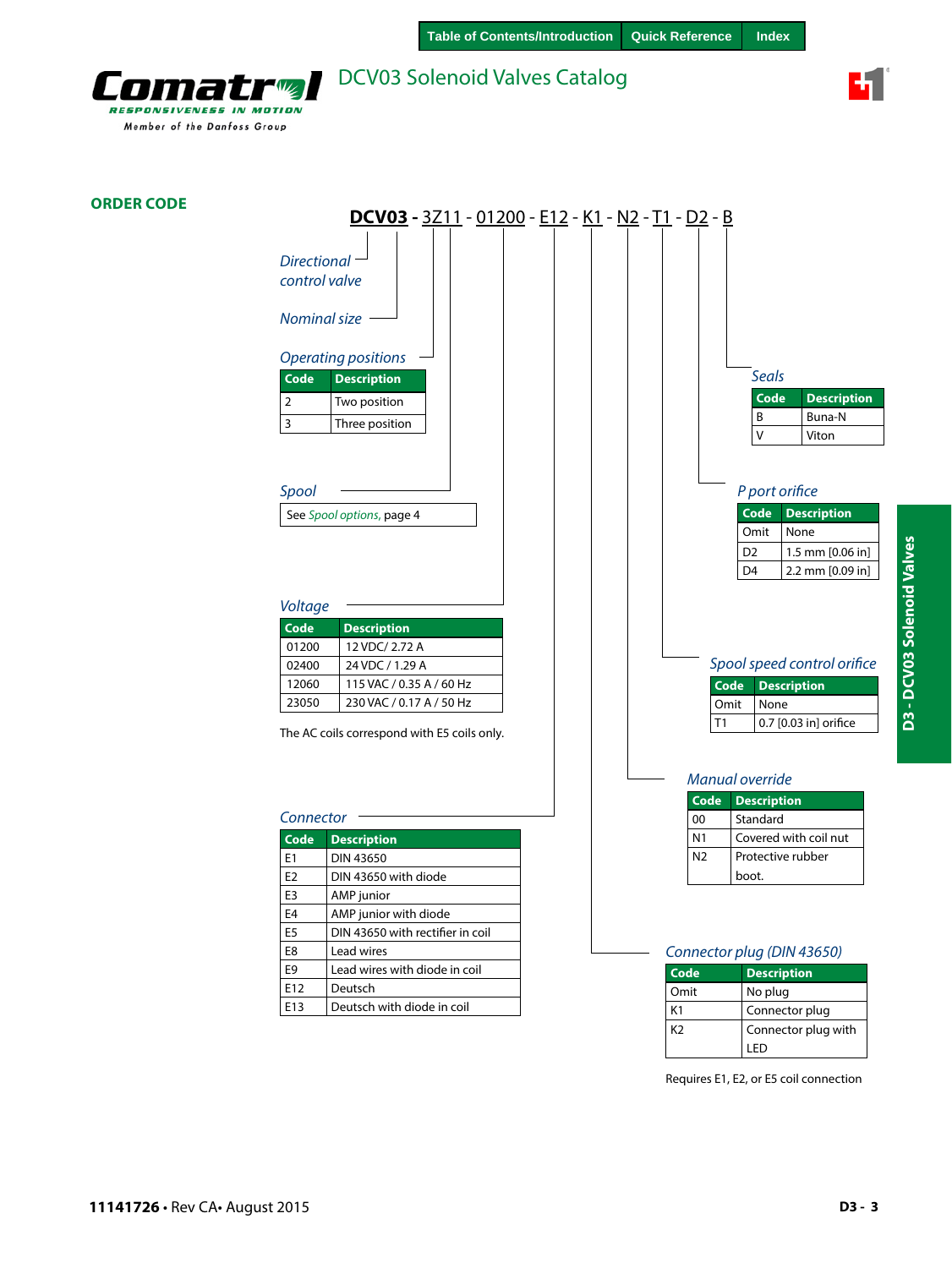

÷.

# **TECHNICAL DATA**

# *Specifications*

| Nominal size                                   |                                              | $6.0$ [0.24]                                  |  |
|------------------------------------------------|----------------------------------------------|-----------------------------------------------|--|
| <b>Maximum flow</b>                            | l/min                                        | See p-Q characteristics below. Replace valves |  |
|                                                | with: NFPA D03, CETOP 3, NG6<br>[US gal/min] |                                               |  |
| <b>Maximum operating pressure</b><br>bar [psi] |                                              | 350 [5075]                                    |  |
| Maximum back pressure (port T)<br>bar [psi]    |                                              | 210 [3050]                                    |  |
| <b>Pressure drop</b>                           | bar [psi]                                    | see $\Delta$ p-Q characteristics, page 4      |  |
| Weight -<br>with 1 solenoid                    | $Kq$ [lb]                                    | $1.6$ [3.52]                                  |  |
| with 2 solenoids                               |                                              | $2.2$ [4.84]                                  |  |

# **SPOOL OPTIONS**

*Functional Symbols*

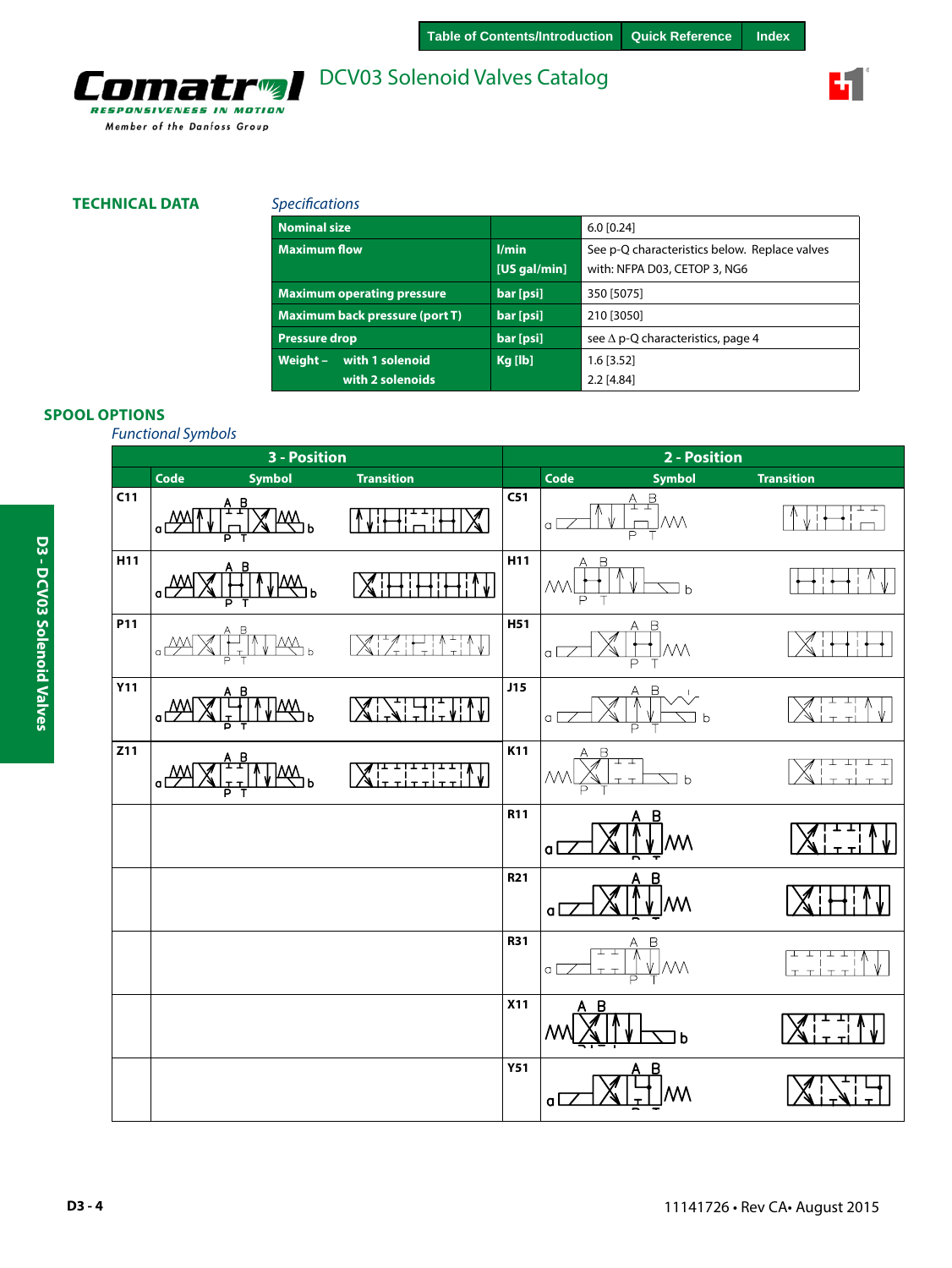

#### *p - Q Characteristics* **CHARACTERISTICS**

Operating limits for maximum hydraulic power transferred by the directional valve. Measured at viscosity =  $35 \text{ mm}^2$ / sec (cSt) [166 SUS].



| <b>Spool</b>    | <b>Curve</b> |
|-----------------|--------------|
| C11             | 7            |
| C <sub>51</sub> | 7            |
| H11             | 4            |
| H51             | 8            |
| J15             | 1            |
| K11             | 8            |
| P11             | $\mathbf{1}$ |
| R11             | 4            |
| R <sub>21</sub> | 5            |
| R31             | 6            |
| X11             | 4            |
| Y11             | 3            |
| Y51             | 3            |
| Z11             | 1            |
|                 |              |

#### ∆*p-Q Characteristics*

Measured at viscosity = 35 mm<sup>2</sup>/sec (cSt) [166 SUS].



| <b>Spool</b>    | $P - A$        | $P-B$          | $A-T$ | $B-T$          | $P-T$ |
|-----------------|----------------|----------------|-------|----------------|-------|
| C <sub>11</sub> | 5              | 5              | 5     | 6              | 3     |
| C <sub>51</sub> | $\overline{2}$ |                |       | 3              | 4     |
| <b>H11</b>      | $\overline{2}$ | 2              | 2     | $\overline{2}$ | 3     |
| <b>H51</b>      |                | $\overline{2}$ | 3     |                |       |
| J15             | 2              | 2              | 3     | 3              |       |
| <b>K11</b>      |                | 2              | 3     |                |       |
| <b>P11</b>      | 1              | 1              | 3     | 3              |       |
| <b>R11</b>      | 2              | 2              | 3     | 3              |       |
| <b>R21</b>      | 2              | 2              | 3     | 3              |       |
| <b>R31</b>      | 2              |                |       | 3              |       |
| X <sub>11</sub> | 2              | $\overline{2}$ | 3     | 3              |       |
| <b>Y11</b>      | $\overline{2}$ | 2              | 2     | $\overline{2}$ |       |
| <b>Y51</b>      |                | $\overline{2}$ | 2     |                |       |
| Z11             | 2              | 2              | 3     | 3              |       |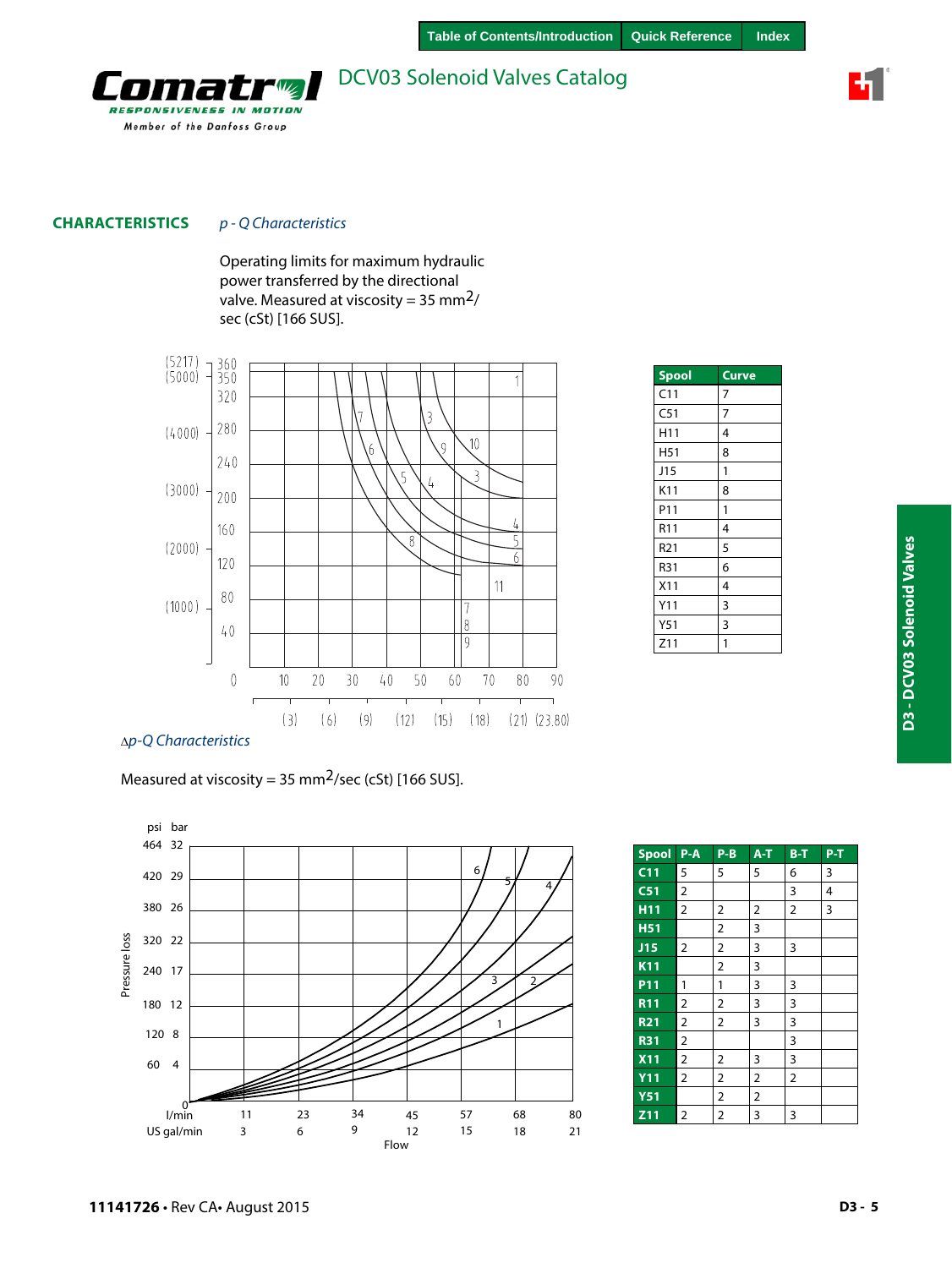

# **CONNECTORS**

ורו **RESPONSIVENESS IN MOTION** Member of the Danfoss Group

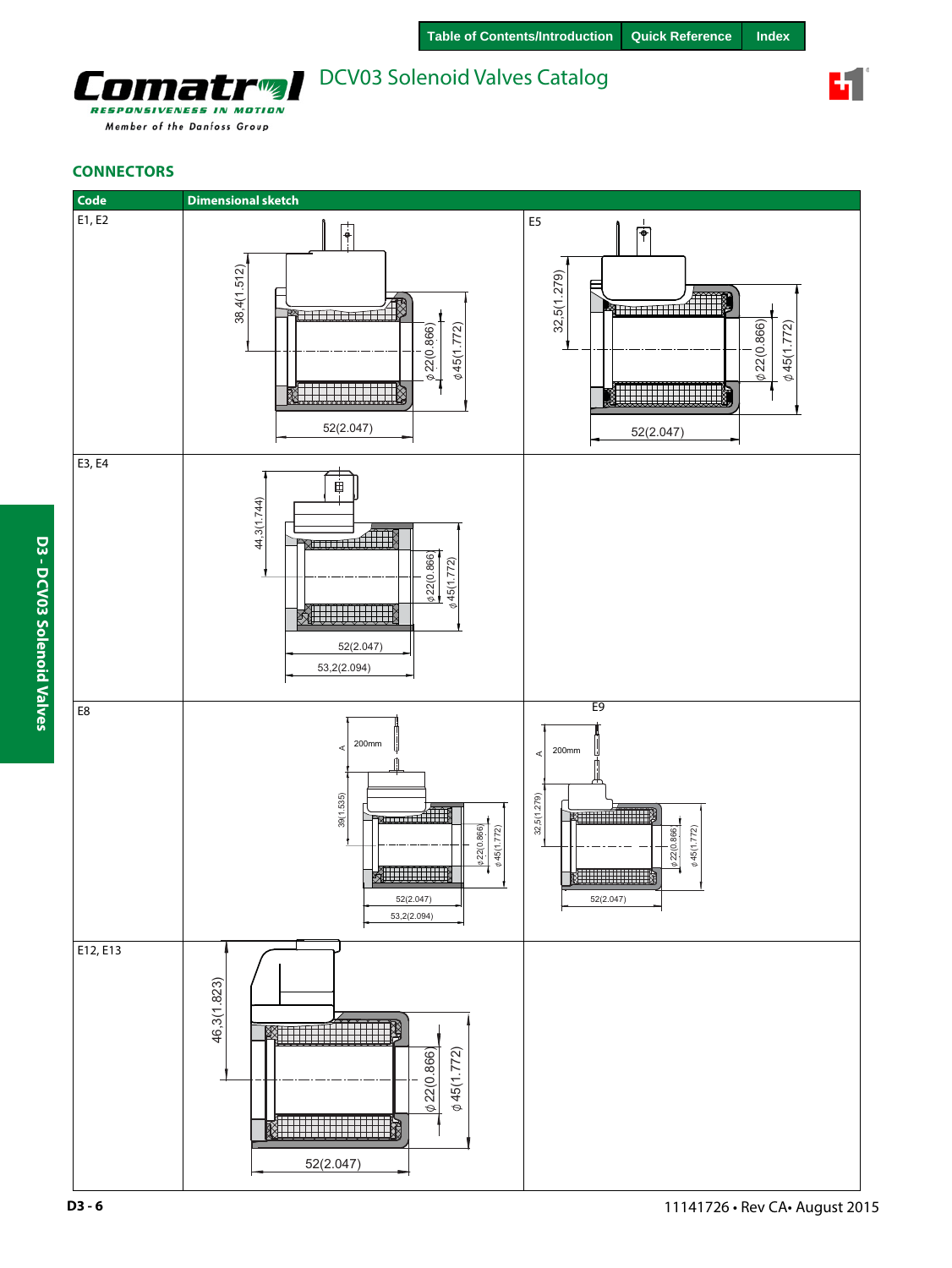



| <b>CONNECTOR</b><br><b>OPTIONS</b> | <b>DIN 43650</b> | Code           | <b>Type</b>    | <b>Model</b>                        | <b>Max. input</b><br>voltage |
|------------------------------------|------------------|----------------|----------------|-------------------------------------|------------------------------|
|                                    |                  |                |                |                                     | 250 VDC                      |
|                                    |                  |                | Plug B (black) | without rectifier                   | 230 VAC                      |
|                                    |                  | K1             |                | without rectifier                   | 250 VDC                      |
|                                    |                  |                | Plug A (grey)  |                                     | 230 VAC                      |
|                                    |                  |                |                | $\mid$ without rectifier and $\mid$ | 30 VDC                       |
|                                    |                  |                | Plug B (black) | with LED                            | 230 VAC                      |
|                                    |                  | K <sub>2</sub> |                | without rectifier and               | 30 VDC                       |
|                                    |                  |                | Plug A (grey)  | with LED                            | 230 VAC                      |

# **MANUAL OVERIDE OPTIONS**



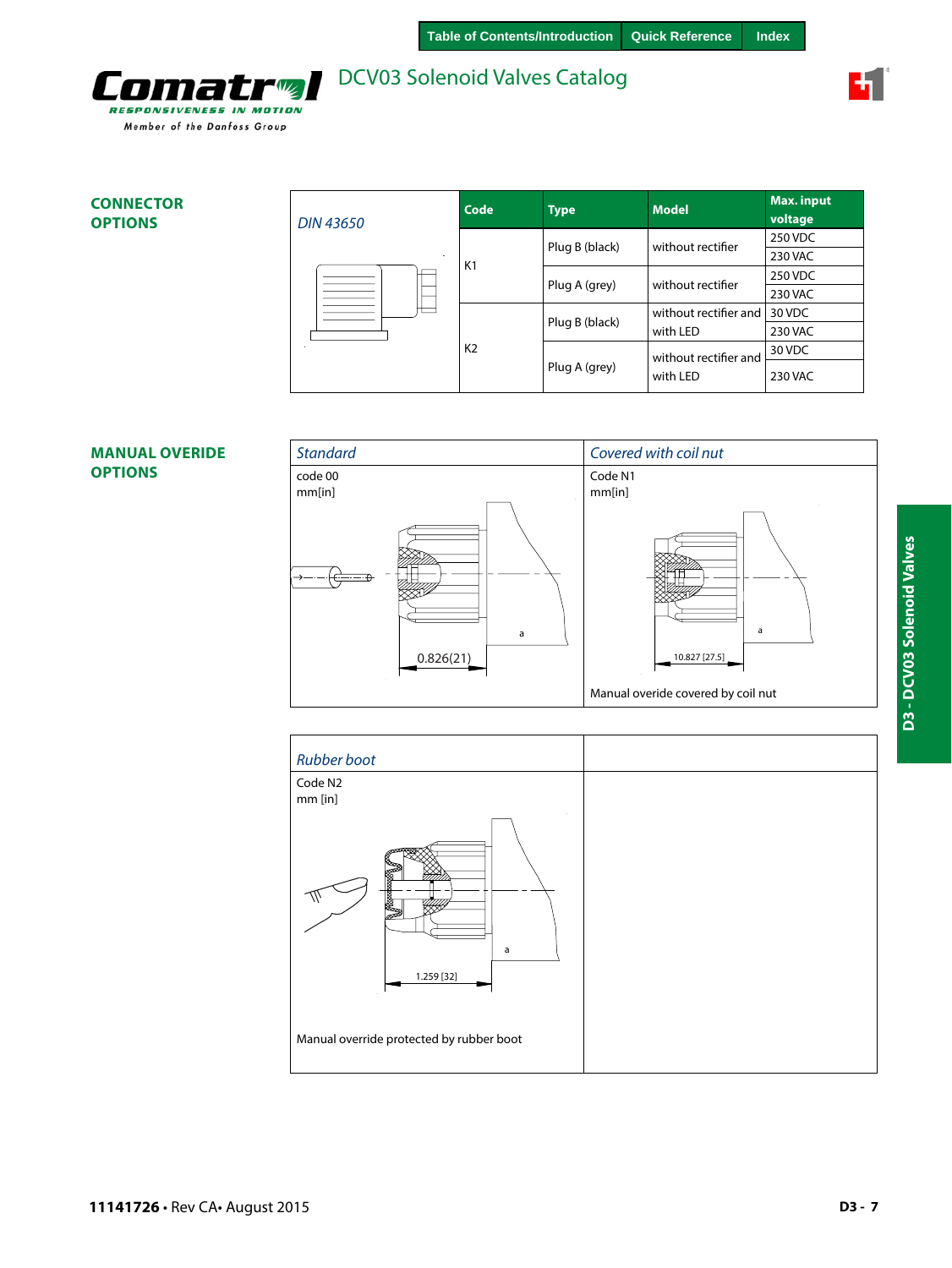

| <b>SPOOL SPEED CONTROL</b> | Code | <b>Sketch</b> | <b>Description</b>                                                                                                                                                                                                                                                                                      |
|----------------------------|------|---------------|---------------------------------------------------------------------------------------------------------------------------------------------------------------------------------------------------------------------------------------------------------------------------------------------------------|
| <b>ORIFICE</b>             | T1   | a             | This directional valve provides<br>cushioned control spool shifting by<br>means of orifice situated in the solenoid<br>armature.<br>To ensure proper function, air bleeding<br>required. To bleed:<br>1. Remove Boot (2)<br>2. Open Plug (1)<br>3. Tighten plug after air is removed<br>4. Replace boot |

# **P-PORT ORIFICE OPTIONS**

Comatrol RESPONSIVENESS IN MOTION Member of the Danfoss Group

| Code           | $D$ mm [in]  |                   | <b>Description</b>                                                       |
|----------------|--------------|-------------------|--------------------------------------------------------------------------|
| None           | None         |                   | The orifice installed in the                                             |
|                |              | P                 | P port restricts the input                                               |
| D <sub>2</sub> | $1.5$ [0.06] |                   | flow.                                                                    |
| D <sub>4</sub> | $2.2$ [0.09] | Sealing ring<br>D | Orifices can also be used<br>in all ports. Flow can be<br>bidirectional. |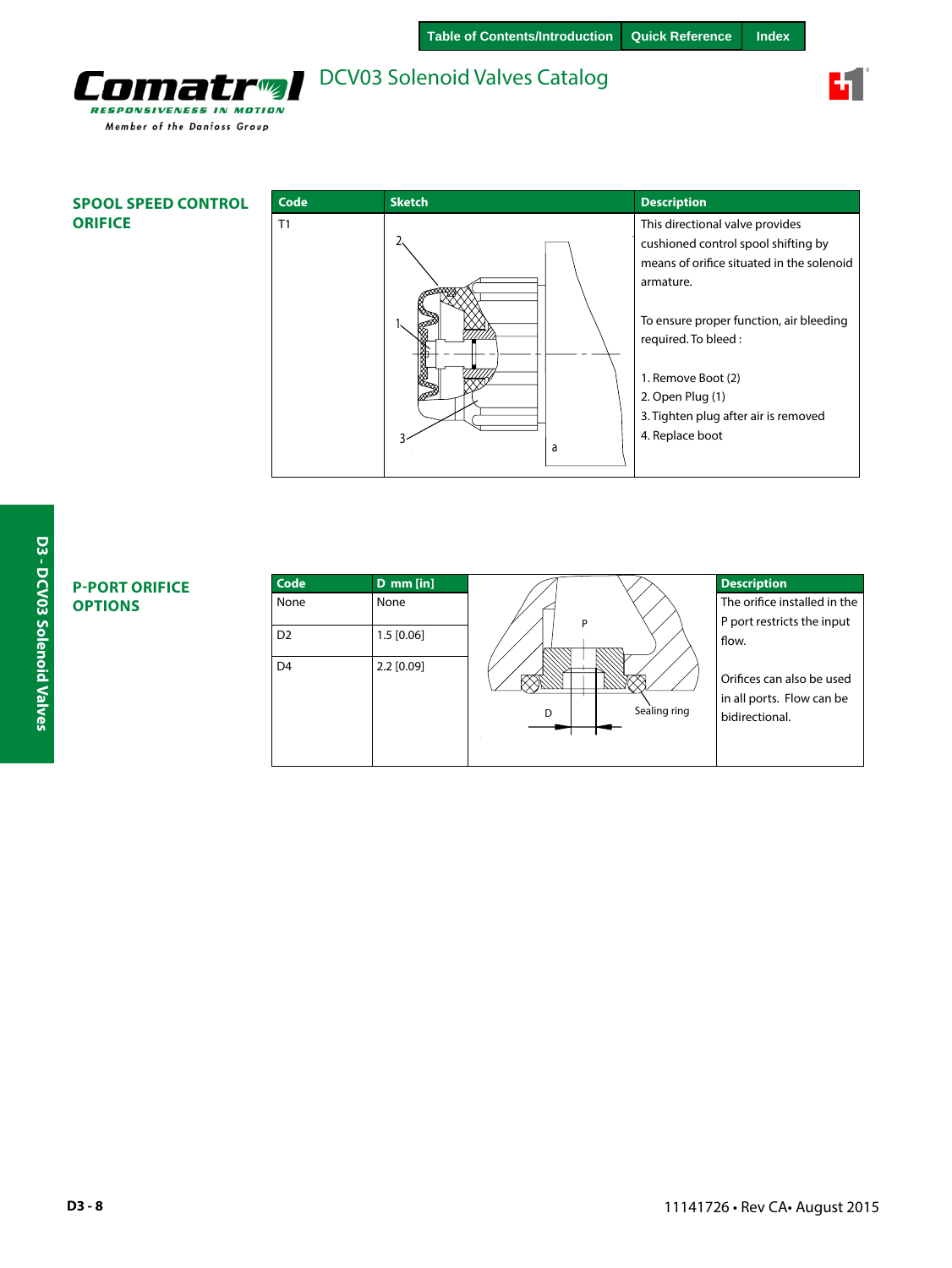

# **DIMENSIONS**

Dimensions: mm [in]

## *Valve with two solenoids*



# *Valve with one solenoid – size a*



Functional symbols R11, R21, Y51, C51, H51, J15

*Valve with one solenoid – size b*



Functional symbols X11, H11, K11



Required surface finish of interface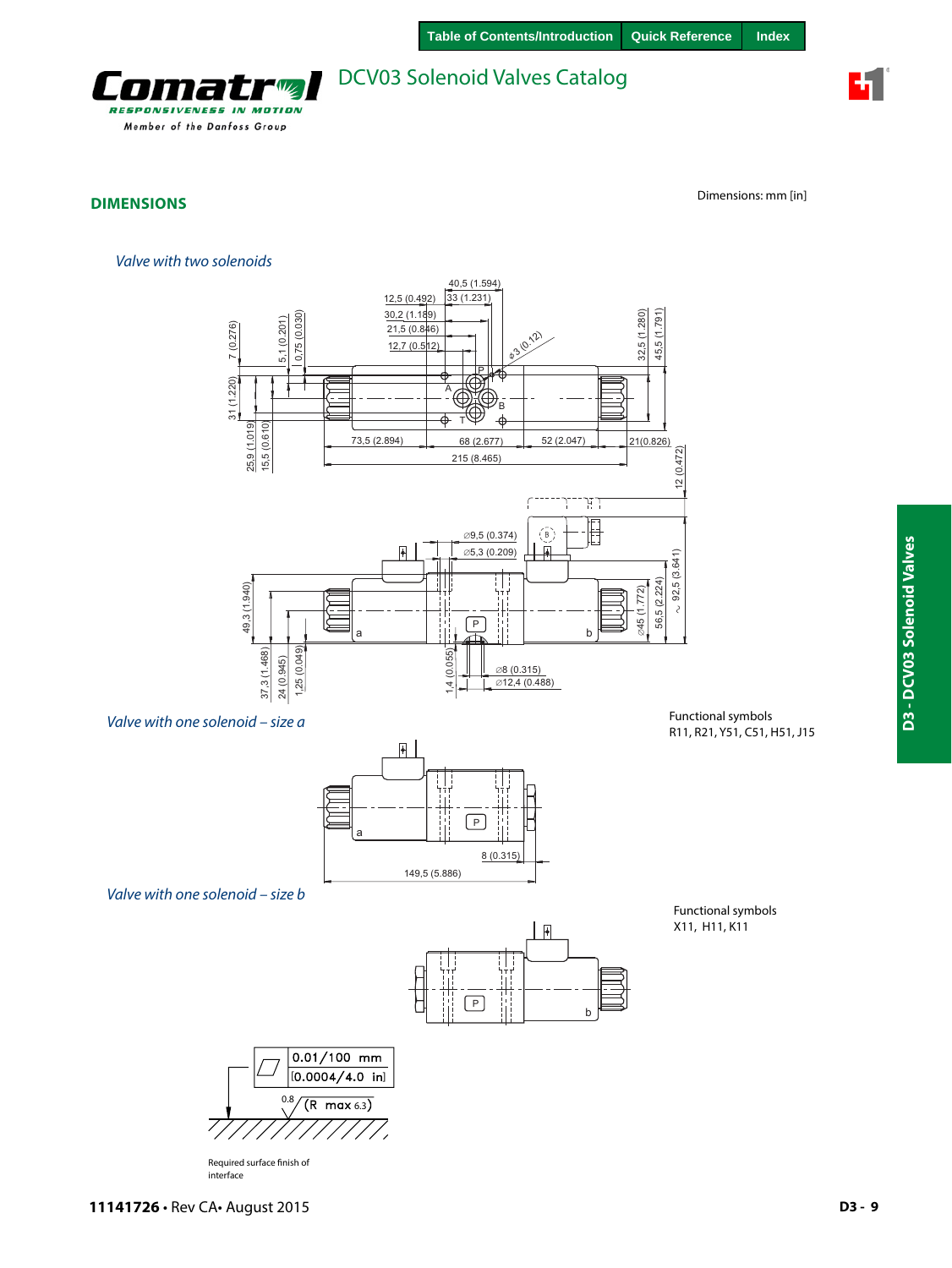

**REPLACEMENT PARTS**

П

m

**RESPONSIVENESS IN MOTION** Member of the Danfoss Group

- 1. Solenoid coil 2. Nut + sealing ring
- 3. Connector plug
- 4. Orifice<br>5. Seals **Seals**

 $\mathcal{F}(\mathcal{U})$ r,

> 6 6. Mounting bolts  $\bigcirc$ ti<br>H 3 1  $\sqrt{\frac{4}{10}}$ A 3  $\overline{\mathcal{L}}$ b 1 Ъ 2 T . . . . . . . . 凾 P a A!∏ f1!B  $\leftrightarrow$   $\leftrightarrow$  $4 - 5$

# *Solenoid*

| Voltage | <b>E1 DIN</b> | <b>E2 DIN</b> | E3 Amp Jr.    | E4 Amp Jr. | <b>E5 DIN</b>          | <b>E8 Lead</b> | <b>E9 Lead</b> | E12            | E <sub>13</sub> |
|---------|---------------|---------------|---------------|------------|------------------------|----------------|----------------|----------------|-----------------|
|         | 43650         | 43650         |               | w/Diode    | w/Rectifier            | <b>Wires</b>   | <b>Wires</b>   | <b>Deutsch</b> | <b>Deutsch</b>  |
|         |               | w/Diode       |               |            |                        |                | w/Diode        |                | w/Diode         |
|         |               |               |               |            | <b>Ordering Number</b> |                |                |                |                 |
| 01200   | 158-8004      | 11051915      | $***$         | 158-8139   | ***                    | 158-8083       | ***            | 158-8055       | 11030059        |
| 02400   | 158-8009      | 158-8053      | $***$         | ***        | ***                    | ***            | ***            | 158-8057       | 158-8129        |
| 12060   | ***           | ***           | Not Available |            | 158-8028               | Not Available  |                |                |                 |
| 23050   | ***           | ***           |               |            | 158-8018               |                |                |                |                 |

\*\*\* Consult Factory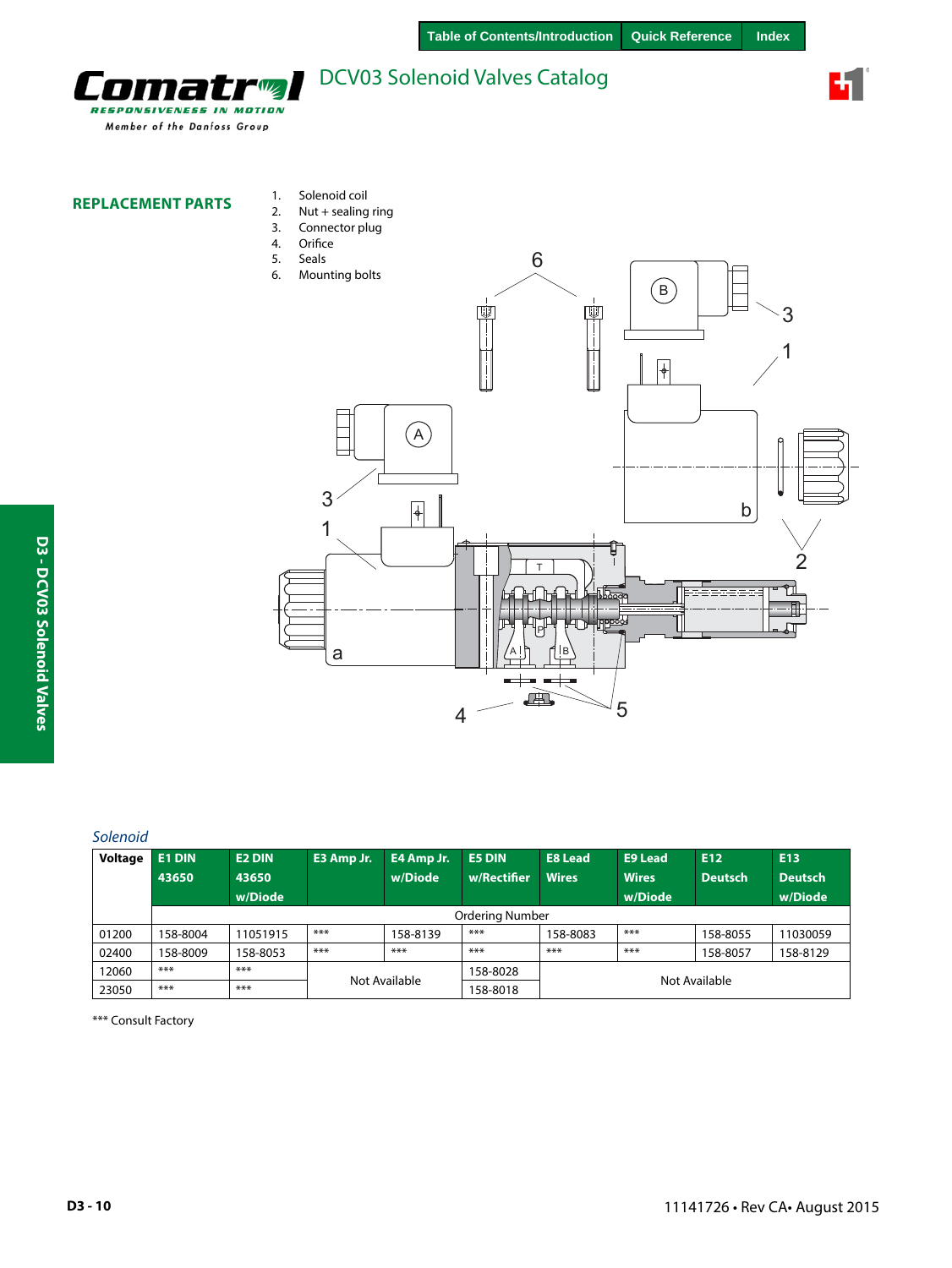

**REPLACEMENT PARTS**

**(continued)**

# *Solenoid nut*

| M/O code       | <b>Type of nut</b>  | <b>Ordering number</b> |
|----------------|---------------------|------------------------|
| No Code        | Standard nut        | 158-8005               |
| N1             | Closing nut         | Consult factory        |
| N <sub>2</sub> | Nut with rubber cap | Consult factory        |

# *Connector (DIN 43650)*

| Code           | <b>Model</b>    | <b>Connector plug A</b> | <b>Connector plug B</b> |
|----------------|-----------------|-------------------------|-------------------------|
|                |                 | gray                    | <b>black</b>            |
|                |                 | <b>Ordering number</b>  |                         |
| K1             | No rectifier or | 158-8076                | 088010080               |
|                | LED             |                         |                         |
| K <sub>2</sub> | with LED        | Consult factory         | Consult factory         |

#### *Orifice*

| Code | Diameter mm [in] | <b>Ordering number</b> |
|------|------------------|------------------------|
| l D2 | 1.5 [0.059]      | 158-8003               |
| D4   | $2.2$ [0.87]     | 158-8080               |

#### *Seal kit*

| Type   | Ordering number |
|--------|-----------------|
| Buna-N | 158-8007        |
| Viton  | 158-8062        |

# *Mounting bolts – set*

| Type, Qty                    | <b>Ordering number</b> |
|------------------------------|------------------------|
| M5 x 45 DIN 912-10.9 (4 pcs) | 158-8026               |
| 10-24 UNC x 1.75 (4 pcs)     | 158-8064               |

ъ.